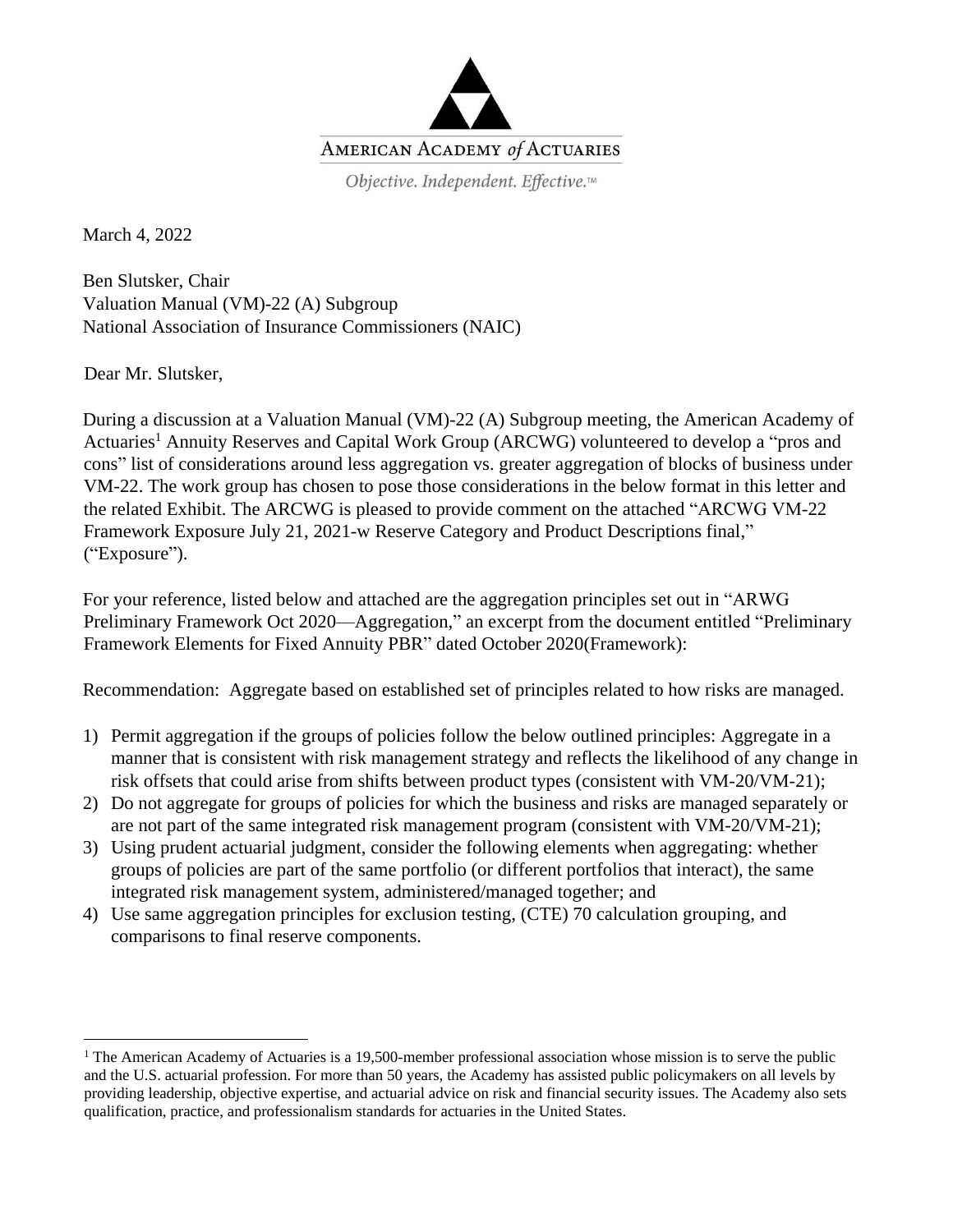Examples provided in the Framework are:

- 1) Should not be aggregated—Group pension risk transfer (PRT) business and individual single premium deferred annuities (SPDAs) are managed in separate departments and priced and administered independently; and
- 2) Should be aggregated—Single premium immediate annuities (SPIAs) and fixed indexed annuities (FIAs) with guaranteed living benefits are managed in the same department and follow the same risk management program.

To expand on the Framework aggregation example, if all deferred and payout contracts were managed together and followed the same risk program, the ARCWG would suggest aggregating those blocks for principle-based reserving (PBR) purposes. If an actuary believes that the aggregation of blocks of business that would run counter to general guidance in VM-22 is nevertheless appropriate, the ARCWG suggests language that permits domiciliary state approval of such exceptions. The VM-31 report would include the rationale for the exceptional aggregation as well as documentation of the granted permission.

The ARCWG also emphasizes that how the risks are managed across multiple blocks of business may be a greater driver in determining the level of aggregation as opposed to where the business is administered. To the extent that the administration of blocks of business in different departments of the same company informs whether or not the company manages such risks together for investment planning, in force management, and developing an enterprise risk framework, it may be considered for determining aggregation, but how blocks are administered should not itself be a driver of such aggregation.

As the various principles indicate, the ARCWG suggests that the level of aggregation relate to a company's risk management practices and its capital testing practices. Companies that choose to write and manage lines of business that diversify risk should be able to reflect those diversification benefits in their principle-based reserves (PBR). PBR is intended to provide a flexible structure to properly recognize risks inherent in the blocks of business written, with margin such that reserves are adequate under moderately adverse conditions.

The ARCWG suggests that risk be broadly recognized for aggregation purposes. In addition, risk can be both asset- and liability-related. For example, blocks managed within the same portfolio will naturally be better matched from an asset/liability matching (ALM) perspective and should generate a lower reserve, all else being equal. If the blocks managed together cannot be aggregated, several issues may arise; e.g., it may be unclear how to appropriately assign the assets to the various blocks. Also, if risk diversification does not provide an offset, that will be reflected in the reserve. For example, if projected spreads are compressed and mortality improves, a company with fixed deferred annuities and SPIAs will see the PBR increase, all else being equal. In addition, aggregation can provide diversification benefits. In a scenario where interest rates sharply rise, fixed deferred annuities may have projected disintermediation losses that can be partially offset by higher future SPIA reinvestment yields. The impact on the PBR reserve will naturally reflect the relative sizes of the blocks and risks being aggregated.

## **Exposure Comments**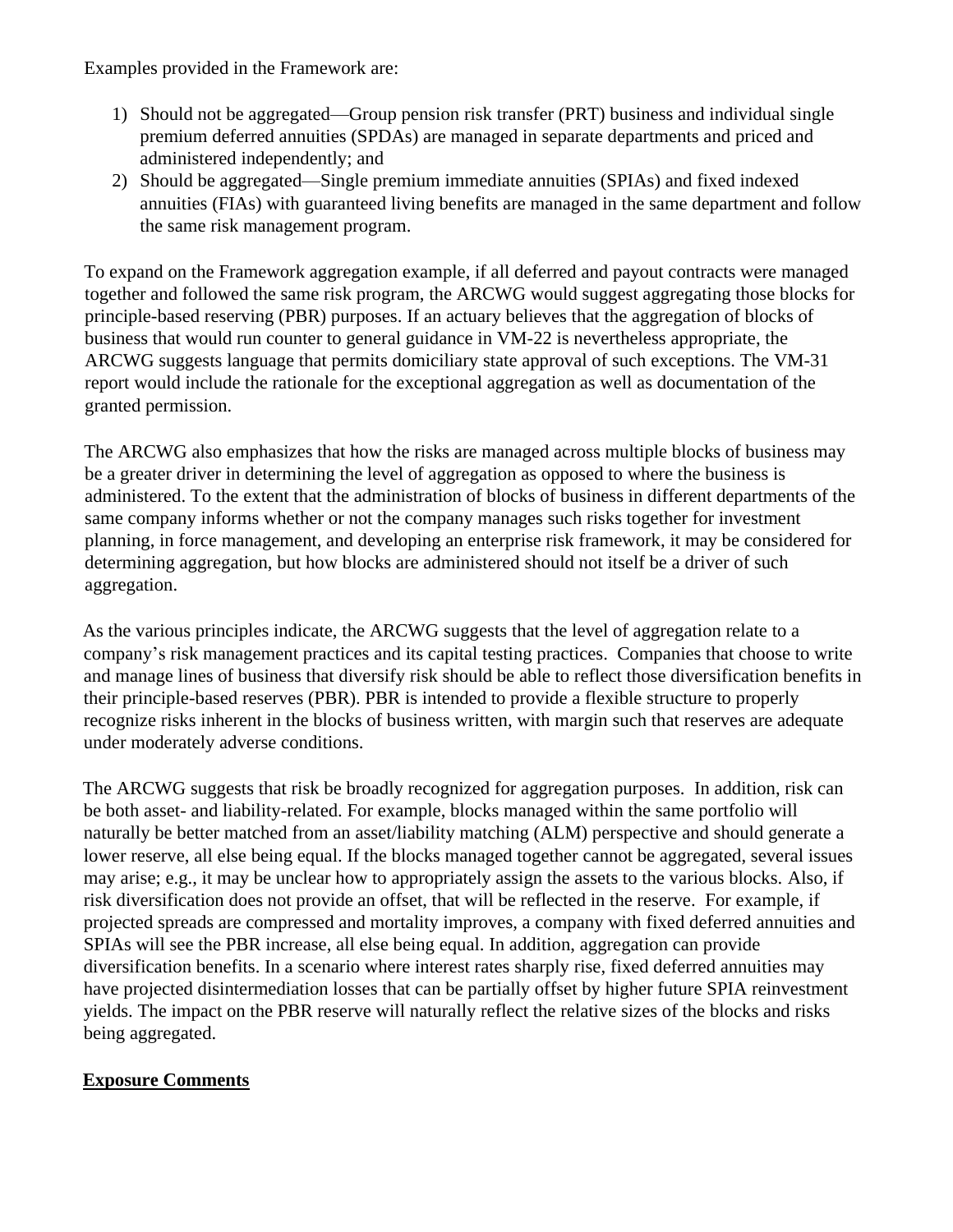In light of the views on aggregation expressed above, the ARCWG offers the following comments on the Exposure. The ARCWG suggests it may be appropriate to group, for aggregation purposes, products that have risks that are managed together across the company, and that it should be left to the interpretation of the actuary to demonstrate exactly what this means. One example may be grouping policies that belong to the same asset segment. If there is no asset segmentation, this may lead to aggregating across contracts. Any demonstration and rationale should be provided as part of the VM-31 Report. In addition, in various VM-22 Subgroup meetings, the concept of a "Reserving Category" vs. a "Subgrouping" has come up. The ARCWG suggests that only one term is needed for VM-22 and recommends "Reserving Category."

The ARCWG also notes that actuaries need to understand the risks inherent in each block of policies. Any significant risks in individual blocks or highly sensitive assumptions that would materially increase reserves should be disclosed as part of the VM-31 Report. In addition, actuaries should be able to justify their position on whether reserves in excess of VM-22 reserves must be held.

The ARCWG encourages efforts to model actual blocks of business and better understand the practical impact of either less or more aggregation as is currently planned for the VM-22 field test. Such modeling should help set the proper level of aggregation reflective of the various considerations around aggregation.

The attached exhibit shows support for more aggregation as well as support for less aggregation—i.e., multiple reserving categories. The exhibit also identifies other aggregation considerations not specifically discussed here. The ARCWG would be pleased to answer any questions you might have or requests for additional information.

Sincerely, Chris Conrad Chair, Annuity Reserves and Capital Work Group American Academy of Actuaries

CC: Reggie Mazyck, NAIC



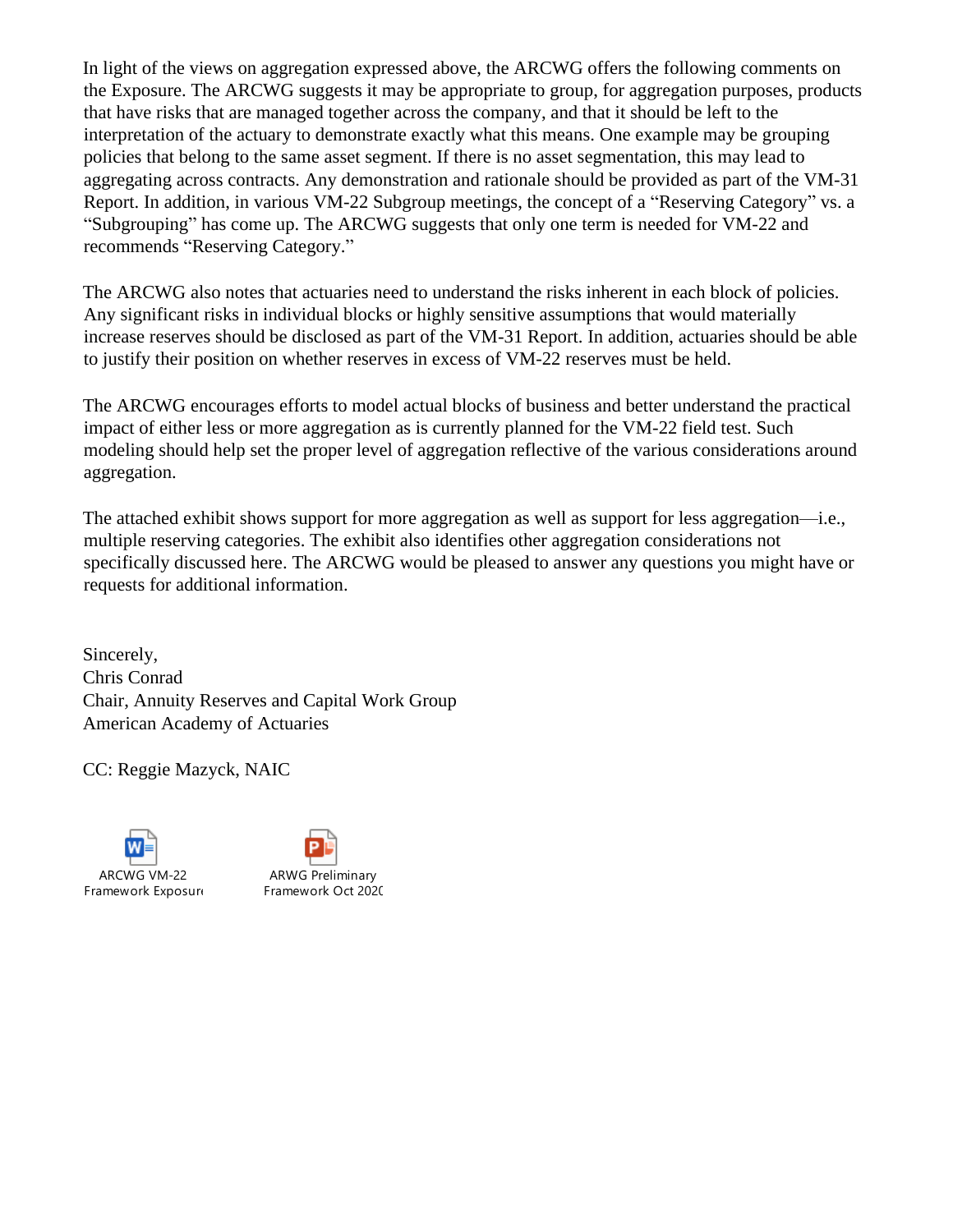## **Exhibit: Greater Aggregation vs. More Reserving Categories**

| <b>Number</b>  | <b>Name</b>                                                  | <b>Support of Greater Aggregation</b>                                                                                                                                                                                                                                                                                                                                                                                                                                               | <b>Support of Multiple Reserving Categories</b>                                                                                                                                                                                                                                                                                                                                                     |
|----------------|--------------------------------------------------------------|-------------------------------------------------------------------------------------------------------------------------------------------------------------------------------------------------------------------------------------------------------------------------------------------------------------------------------------------------------------------------------------------------------------------------------------------------------------------------------------|-----------------------------------------------------------------------------------------------------------------------------------------------------------------------------------------------------------------------------------------------------------------------------------------------------------------------------------------------------------------------------------------------------|
|                | Consistency<br>With Other<br>Valuation<br>Manual<br>Chapters | Broad aggregation is consistent with VM-21.                                                                                                                                                                                                                                                                                                                                                                                                                                         | Depending on the number of reserving categories, may be<br>similar to VM-20 separating term vs. universal life with<br>secondary guarantees (ULSG) vs. other (noting some current<br>proposals require more categories than VM-20).                                                                                                                                                                 |
| $\overline{2}$ | Reflection of<br><b>Risks</b>                                | Greater aggregation better captures how actual risks emerge<br>and are managed by insurance companies.                                                                                                                                                                                                                                                                                                                                                                              | Multiple reserving categories is closer to individual contract<br>reserving.                                                                                                                                                                                                                                                                                                                        |
| 3              | <b>Intended Level</b><br>of Prudence                         | Aggregation will tend to keep the level of conservatism in<br>reserves closer to the intended target e.g., CTE70. For<br>example, if sufficiencies offset deficiencies, aggregation will<br>help to reduce excess conservatism.                                                                                                                                                                                                                                                     | Multiple reserve categories will tend to raise the level of<br>conservatism above the intended target, e.g., CTE70, when<br>aggregation provides risk offsets.                                                                                                                                                                                                                                      |
| 4              | Diversification<br><b>Benefits</b>                           | Allowing broad aggregation permits recognition of risk<br>management practices through managing similar annuity<br>product types across general accounts. Reflects<br>diversification benefits across contracts in different<br>durations, population characteristics, and contract options<br>being less than 100% correlated.                                                                                                                                                     | Multiple reserving categories will help reduce or eliminate<br>interaction across contracts. Instead, aggregation offsets may<br>be reflected through Asset Adequacy and C-3 Testing.                                                                                                                                                                                                               |
| 5              | Transparency<br>of Margin                                    | Aggregation can reflect appropriate risk offsets while explicit<br>margins can reflect conservatism in excess of an economic<br>reserve. Risk disclosure and margin support can be included<br>in the VM-31 Report.                                                                                                                                                                                                                                                                 | Aggregation makes it less clear which individual groups of<br>contracts carry greater risks, thereby requiring more<br>disclosures to differentiate risks across different contracts<br>and assumption categories.                                                                                                                                                                                  |
| 6              | Implementation<br>and<br>Auditability                        | Aggregation may ease implementation efforts if a similar<br>framework is ultimately used for capital purposes, as the two<br>calculations would be more consistent. Aggregation may<br>also reduce the number of models, potential for coding errors<br>and model governance needed. Aggregation may also ease<br>the process of assigning assets to blocks in the PBR<br>modeling. Actuaries are expected to work with regulators to<br>develop an end-to-end auditable framework. | May be easier to compare and analyze model (or models)<br>results that operates at a lower level of granularity across<br>products. To increase transparency, actuaries are expected to<br>understand risks in the blocks of policies and provide<br>appropriate disclosure in the VM-31 report. Actuaries are<br>expected to work with regulators to develop an end-to-end<br>auditable framework. |